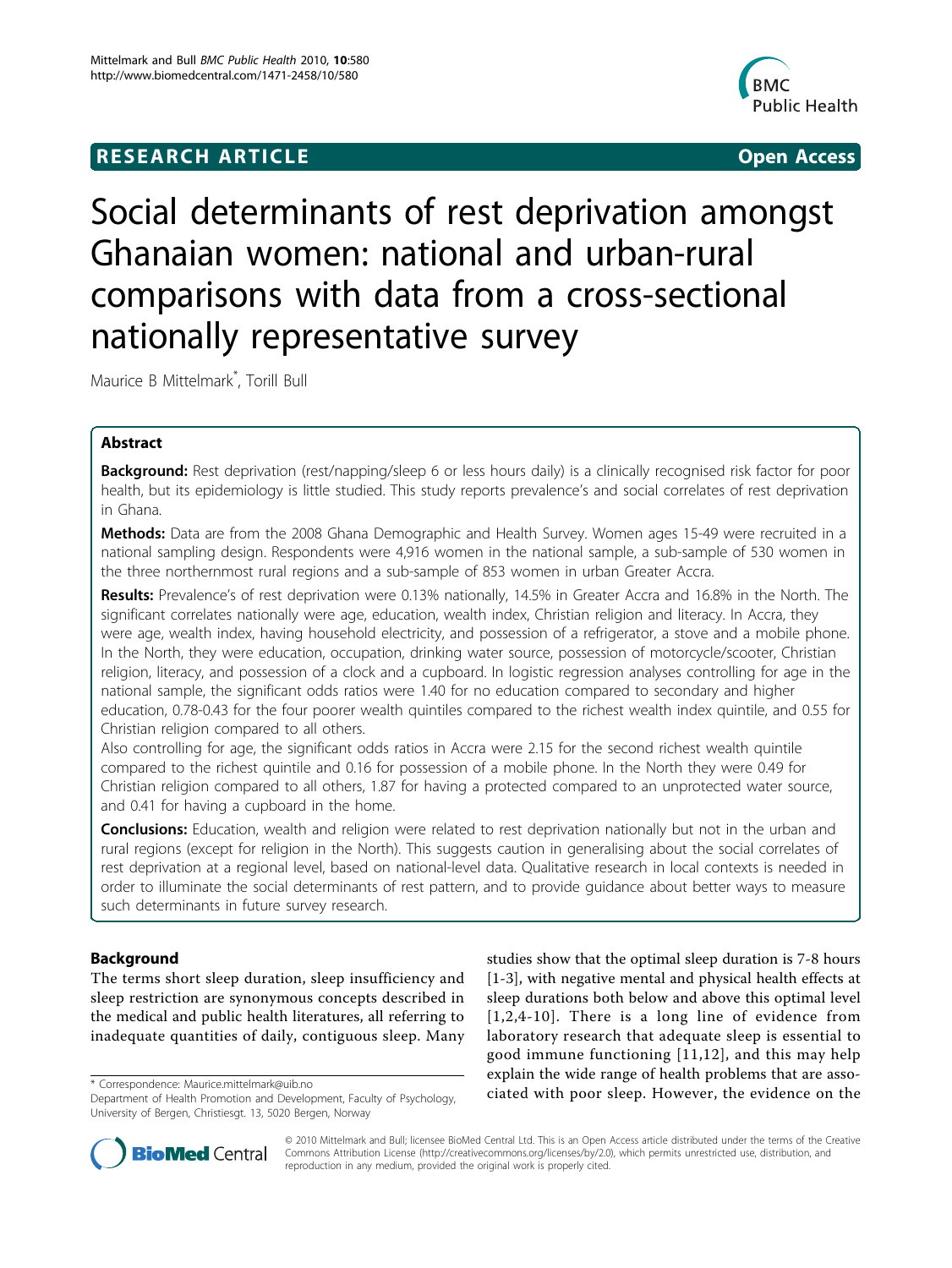association of poor sleep and poor health and functioning is not entirely consistent. For example, subjective wellbeing has been observed both to vary [[13,14\]](#page-9-0) and not to vary with sleep duration [[15](#page-9-0)], and the same is true for mortality [[16](#page-9-0),[17](#page-9-0)].

Compared to the clinical evidence on sleep and health, the epidemiology of sleep and health is relatively unexplored. Few population-based studies provide prevalence estimates and assess putative risk factors for sleep insufficiency. Of those that are in the literature, one by Soldatos [[18](#page-9-0)] provides international comparisons. In data from 11 countries, the highest rate of sleep insufficiency was reported in Belgium (23.2%) and the lowest rate was in Austria (10.4%), indicating a high level of heterogeneity. Athens Insomnia Scale [[18\]](#page-9-0) ratings showed significant age differences with older respondents reporting higher levels of night awakenings, waking earlier than desired, less total sleep duration and less sleepiness during the day [\[19\]](#page-9-0). Another international study observed that higher wages were associated with lower sleep time for men but not for women and the (non-significant) trend for women was the reverse of that for men [\[20](#page-9-0)].

At the national level, in 2002 data from the USA's Behavioral Risk Factor Surveillance System (BRSS), 26% of adults reported sleep insufficiency during 14 or more of the past 30 days [[14](#page-9-0)]. In the same study, the prevalence of sleep insufficiency was significantly lower with age, higher for women, slightly higher with higher education, and higher for never married respondents and for those not able to work. The findings for age seem at odds with the findings of Soldatos, et al., [[18\]](#page-9-0), but that is not necessarily so, since the Soldatos, et. al. [[18](#page-9-0)] study queried respondents about sleep patterns but not about self-perceived sleep sufficiency. Older people may experience less contiguous sleep than younger people experience, yet judge that their sleep is not problematic. In the 2002 BRSS, sleep insufficiency was significantly associated with poor self-reported health, physical and mental distress, depression and anxiety symptoms, pain and activity limitations.

In USA data from the 2001 Sleep in America Poll's nationally representative sample, significant correlations ranging from 0.24 to 0.51 were observed among five sleep problems: difficulty falling asleep, waking too early, daytime sleepiness, waking during the night and awaking unrefreshed [[3\]](#page-9-0). In a nationally representative study in Britain in 1997, 58% reported sleep problems one or more nights the previous week and 18% reported sleep insufficiency the majority of nights [[13](#page-9-0)]. In the same study, older people reported sleeping less, women reported more sleep problems, and quality of life was diminished for those sleeping short and long hours.

The most recent large-scale survey of sleep is from the 2006 BRSS [[21\]](#page-9-0). Importantly, this was the first public health research project to recognise the importance to health and functioning of other forms of rest than nighttime sleeping. In many parts of the world, daily naps are an important component of restorative activity, as is the ability to take sufficient pauses from work. Regarding napping, one international study observed an overall napping prevalence of 23.1% and prevalence ranged from a high of 42.4% in Brazil to a low of 12% in Japan [[19\]](#page-9-0). In the 2006 BRSS, respondents were asked "During the past 30 days, for about how many days have you felt you did not get enough rest or sleep?" In the combined data from four US states, insufficient rest or sleep during the previous 14 days was reported by 24.9% of respondents [[21\]](#page-9-0). In the same data, the prevalence of rest/sleep problems was lower with age, higher for women, highest amongst those unable to work and higher amongst those with higher education levels.

#### Living conditions

While education and employment have been examined for associations with sleep insufficiency in some studies, very few have also examined income/expenditure/ wealth, which is the *de rigueur* indicator of social living conditions. The importance of living conditions to health has received greatly increased attention recently, with the issuance in 2008 of the World Health Organisation Commission on the Social Determinants of Health report "Closing the Gap in a Generation: Health Equity Through Action on the Social Determinants of Health [[22](#page-9-0)]. The report emphasises the health inequities experienced by women, and amongst its major recommendations the report calls for civil society, governments, and global institutions to "Improve the well-being of girls and women and the circumstances in which their children are born, [...] improve living and working conditions and create social protection policy supportive for all..."

The only study reviewed above to examine the relationship of sleep insufficiency to income as well as education was an international economics study in which higher wages were associated with lower sleep time for men but not for women and the (non-significant) trend for women was the reverse of that for men [[20](#page-9-0)]. The Alameda County Health and Ways of Living Study (California, USA) also examined the relationship of living conditions indicators and sleep insufficiency [[9](#page-9-0)]. The age-adjusted odds of short sleep duration was 1.62 (CI 1.34-1.94) for respondents in the lowest household income quintile compared to the highest quintile, and the odds of short sleep duration were 1.51 for respondents with less than a high school education, compared to better educated respondents. We are aware of no other community-based study that has examined the association of sleep quantity with living conditions. Only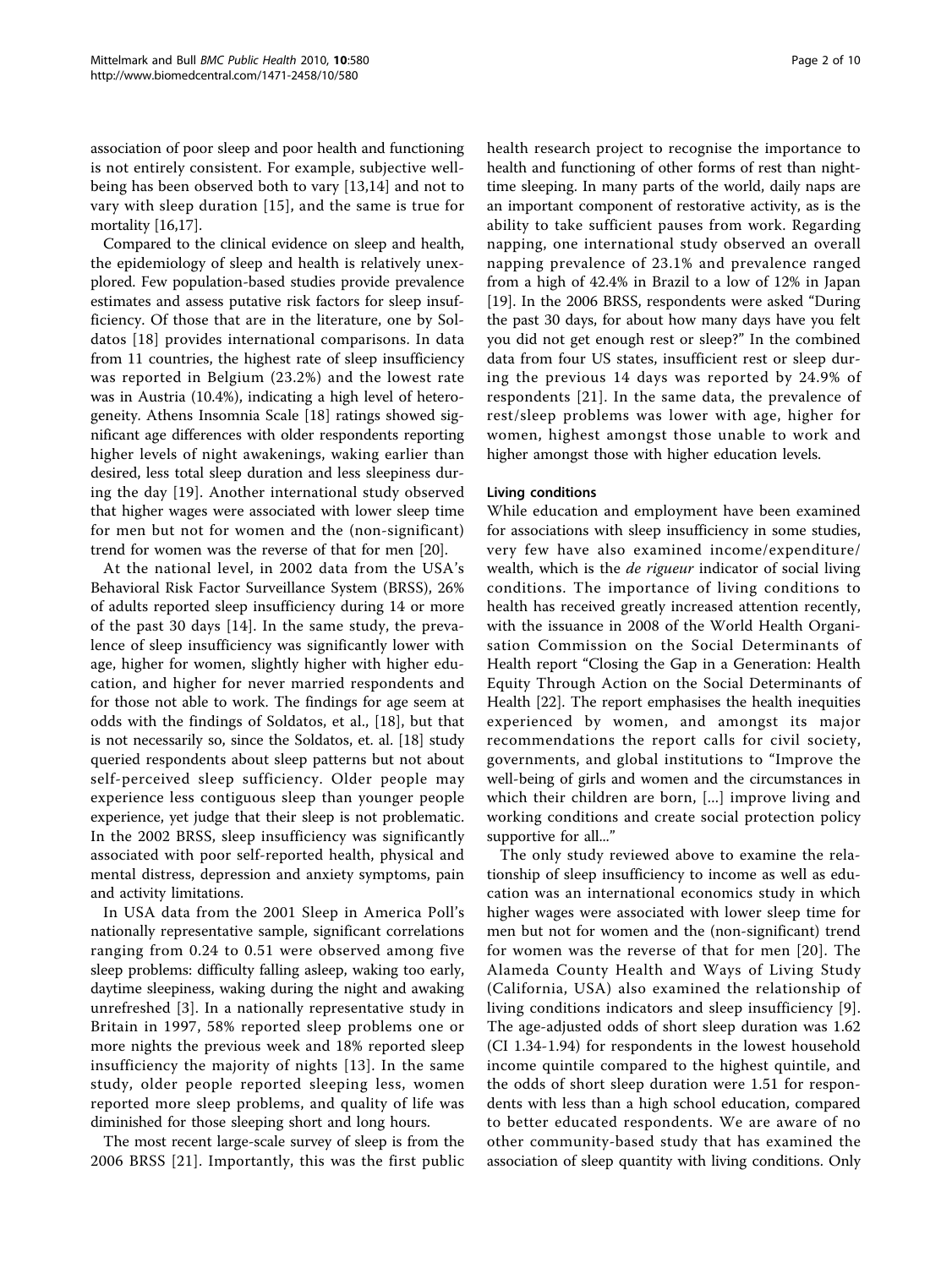the 2006 BRSS has examined rest and sleep sufficiency, but that study did not include a measure of income [[21](#page-9-0)].

The studies referred to above are part of a very large literature extending back more than four decades, showing that too little rest is a risk factor for poor health. However, there are some gaps in the literature, including four that this paper focuses on.

The first is that the known social determinants of health generally - income, education and occupation amongst other indicators of living conditions - have hardly been examined in sleep research. A second gap is the paucity of data from the Global South. Most sleep studies are from a few industrialised countries that enjoy the highest socioeconomic status in the world, findings from which may generalise poorly to the Global South [[23\]](#page-9-0). Third, sleep is but one aspect of regenerative health; rest and napping in combination with adequate sleep (and adequate physical activity, water intake and diet) are essential to healthy functioning. However almost nothing is known about patterns of rest including sleeping, but also relaxing and napping. Finally, national-level public sleep health studies may mask important regional differences, and regional-level analyses may be required to inform local policy and practice. A large degree of international variation was described above, and the 2006 BRSS suggests the same for regional variation. In those data from four US states, insufficient rest or sleep 14 or more days out of 30 was reported by a low of 20.8% of respondents in Delaware and a high of 27.4% of respondents in Rhode Island, two states that are not otherwise conspicuously different [[21\]](#page-9-0). If prevalence rates vary regionally, and if living conditions are associated with sleep sufficiency, then varying living conditions in regions may explain part of the variation in sleep sufficiency. This is an empirical issue, which can only be approached with regional-level analyses.

This study aimed to investigate the prevalence of rest deprivation (6 and less hours daily of combined rest, napping and sleep) amongst Ghanaian women nationally and in two regions, the urban capital area of Greater Accra and the mostly rural regions Upper East, Upper West and the Northern region (referred to collectively hereafter as North). We investigated also the degree to which the living conditions of the women were related to rest deprivation. Living conditions were conceptualised and measured in the standard way for research in developing countries; the key indicators are ownership of material goods and housing quality (wealth index) and levels of education and occupation. Wealth replaces income, which is used in research in the Global North, since livelihoods in the Global South are typically a mix of activities, only some of which may generate income. Barter, trade and labour exchange are important

elements in livelihood generation in developing countries. In addition to the three key living conditions indicators, the relationship of rest deprivation to a wide range of other living conditions indicators was examined in this exploratory study, including religion, literacy and land and livestock ownership.

# Methods

This article reports analyses using data from the 2008 Ghana Demographic and Health Survey (GDHS) [[24\]](#page-9-0). The survey collected data on housing and household characteristics, education, maternal health and child health, nutrition, family planning, gender, and knowledge and behaviour related to HIV/AIDS, living conditions, and combined hours of daily rest, napping and sleep. The 2008 GDHS was conducted by the Statistical Service of Ghana and the Ministry of Health/Ghana Health Service. Required ethical clearances were obtained by the Statistical Service of Ghana from the Ghana Health Service Ethical Review Committee in Accra, Ghana. Informed consent for the survey was obtained from the respondent at the beginning of the data collection interviews.

#### Context

Even if the last decades have brought some economic development to Ghana, the country is still one of the poorest in the world. In 2009, it ranked as number 152 of 182 countries on the Human Development Index [[25](#page-9-0)]. Fifty-four percent of the population live in rural areas, the life expectancy is 57 years at birth, there is a high under-five mortality (112 per 1000), and a high maternal mortality (214 per 100 000 live births [[26](#page-9-0)]. Ghana is divided into ten political regions. An important characteristic of Ghana is the strong divide when it comes to level of development between the lush south of the country and the poorer, arid and less developed north. Administration and business is located in the south.

#### Study design

The 2008 GDHS had a two-stage stratified sampling design [[24](#page-9-0)]. The sample units were 412 geographical clusters producing a national and regional representative sample with proportional representation of rural and urban populations. At the second stage of sampling, households were selected within each cluster after a complete household enumeration. The objective was the achievement of representative samples at urban-rural, regional and national levels, large enough to allow for precise estimates of key indicators. To adjust for nonresponses at all levels and for the stratified sampling design, sample weights were calculated. 12,360 households were selected. In half of these households all women aged 15-49 were eligible for interview, and one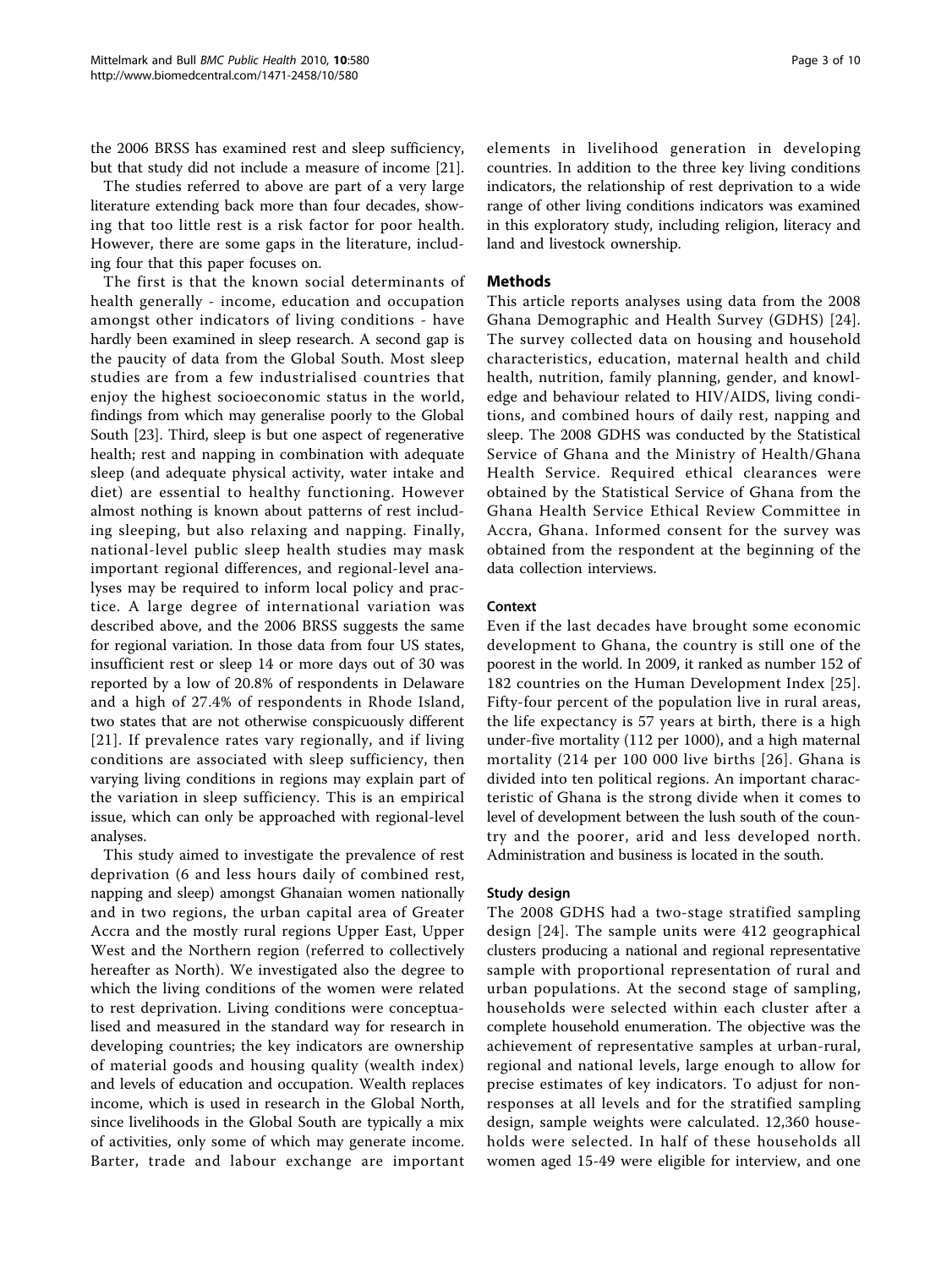woman in each household was selected at random and interviewed by a trained interviewer. The national sample of women for the current study was 4,916. However, 65 of these were not de jure residents of the households where they were interviewed. Respondents who were *de facto* but not *de jure* residents are not included in the present study. Also studied were the sub-sample of all 530 respondents in the three northernmost rural regions and the sub-sample of all 853 respondents in urban Greater Accra.

# Study variables

For the *rest deprivation* variable the respondents were asked 'How many hours do you rest a day, including naps and sleep both during the day and night (response frame 1-3 hours, 4-6 hours, 7-9 hours, 10 and more hours, don't know)? For this study, this variable was dichotomized into  $\leq 6$  hours (rest deprivation) and  $\geq 7$ hours (rest sufficiency). Hereafter the terms 'rest deprivation' and 'rest sufficiency' are used as labels for the two values of the binomial rest variable. For age, a variable with five-year categories was used. For wealth the DHS Wealth Index was used, which is constructed using a principle components analysis to score a household's quality and assets. For the GDHS 2008 these assets included ownership of consumer items such as television, bicycle, car, and also dwelling characteristics such as drinking water, sanitation facilities, and flooring material. Each household was given a wealth score, and this score was assigned to each individual within the household. The national sample was divided into quintiles from the richest to the poorest, and these quintiles were used in this study. The Wealth Index was recalculated for each sub-sample. Education was measured by a three-category variable (secondary or higher, primary, no education). To create the occupation variable, occupational categories from GDHS were dichotomized into 'white collar' (professional/technical/managerial, clerical, sales and services) and 'agriculture/labour' (agriculture self-employed, agriculture, skilled manual labour and unskilled manual labour, household/domestic labour).

In addition to education, occupation and wealth, other putative living conditions indicators were examined in this study. All of the assets that composed the Wealth Index were also separately evaluated for their relationship to the rest variable. The living conditions indicators included also land ownership and livestock ownership (both coded yes/no). For religion, the GDHS variable was recoded into a dichotomy of 'Christian' (Catholic, Anglican, Methodist, Pentecostal/Charismatic, other Christian) and 'Moslem/other' (Moslem, Traditionalist/ other, no religion). During interviews, literacy was tested with a reading card. Three categories were recoded into a dichotomy of 'can read' (able to read only parts of sentence, able to read whole sentence) or 'cannot read' (cannot read at all).

The data were weighted in this way: "There are two main sampling weights in DHS surveys: household weights and individual weights. The household weight for a particular household is the inverse of its household selection probability multiplied by the inverse of the household response rate of its household response rate group. The individual weight of a respondent's case is the household weight multiplied by the inverse of the individual response rate of her individual response rate group." [[[27\]](#page-9-0), page 12]

SPSS 15 was used for all analyses. The Chi-square test was used to test associations between rest deprivation and all the living conditions indicators. Binary logistic regression was used to compute odds ratios and 95% confidence intervals, separately for all three samples, in analyses including all the living conditions indicators having a significant two-way relationship to the rest variable.

# Results

#### Respondents

The 4,916 women survey respondents were distributed by age as follows: 15-19 (20.8%); 20-24 (17.9%); 25-29 (16.9%); 30-34 (13.1%); 35-39 (13.0%); 40-44 (9.6%); 45-49 (8.7%). The sample sizes from the ten regions ranged from a low of 334 in the Central region to a high of 815 in the Ashanti region. The weighted sample size ranged from 122 in the Upper West region to 1,011 in the Ashanti region. Sixty-five respondents were not resident in the households they were interviewed in and were excluded from all analyses. Excluding these de facto residents, missing data rates ranged from a low of 0.0% to a high of 1.7% for the variables included in this study. All analyses reported from this point forward were conducted with weighted data.

Prevalence's of rest deprivation were 13.0% nationally, 14.5% in Greater Accra and 16.8% in the North.

In national-level bivariate analyses, social indicators significantly related to the rest variable were age, education, wealth index, Christian religion and literacy (Table [1](#page-4-0)). In Greater Accra, the significant correlates were age, wealth index, having household electricity, and possession of a refrigerator, a modern cooking stove and a mobile phone (Table [2\)](#page-4-0). In the North, the significant correlates were education, occupation, drinking water source, possession of a motorcycle/scooter, Christian religion, literacy, and having a wall clock and a cupboard (Table [3\)](#page-5-0).

Intercorrelations for all study variables were examined and the data were examined for possible multicollinearity, but no evidence for that was found. In a binary logistic regression analysis using the national data and controlling for age, the significant ( $p < 0.05$ ) odds ratios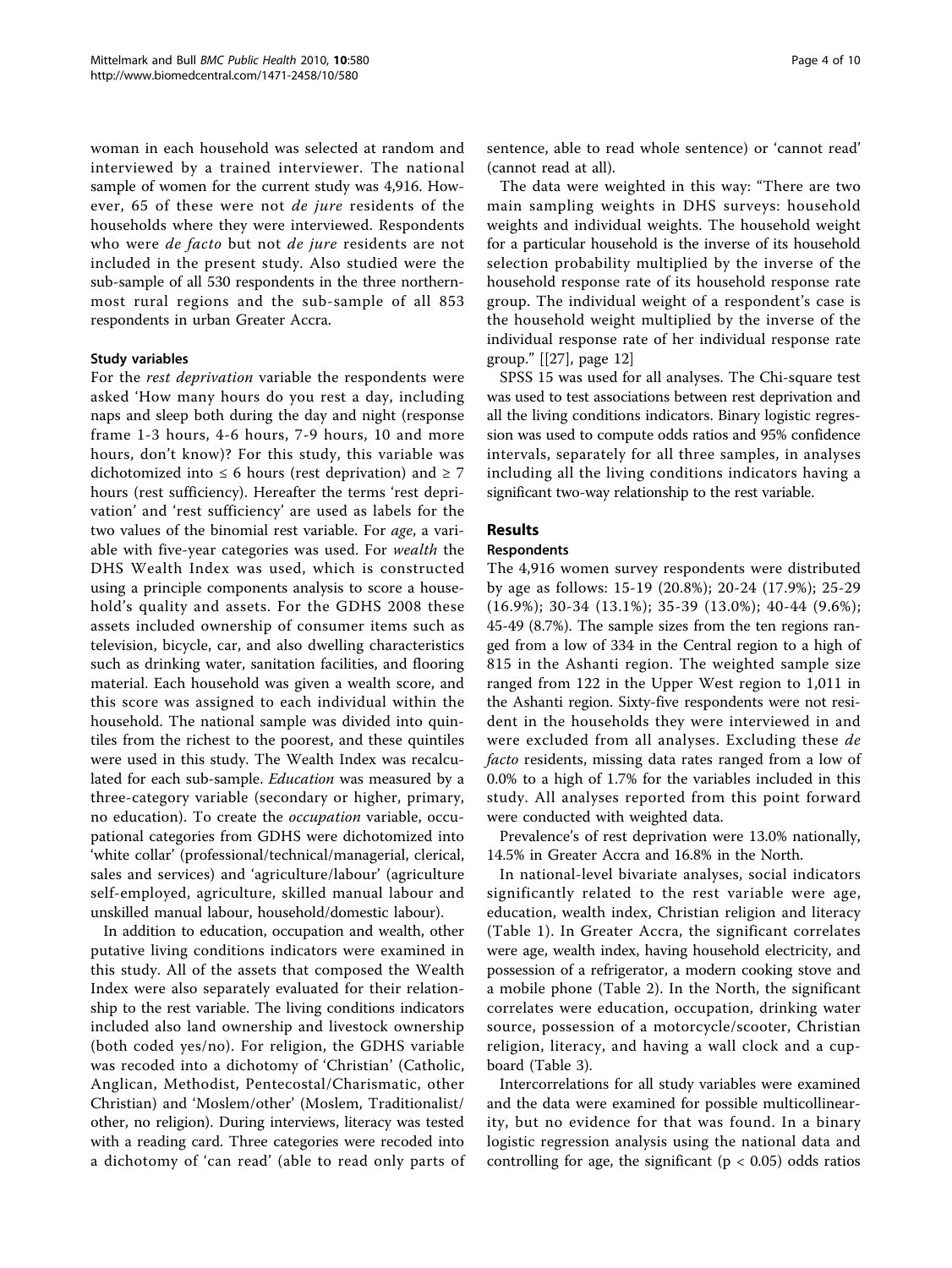<span id="page-4-0"></span>

|        |  |  | Table 1 Rest variable by all social variables, national |  |
|--------|--|--|---------------------------------------------------------|--|
| sample |  |  |                                                         |  |

| <b>Putative social</b><br>determinant indicators | Rest/naps/sleep<br>(%) |                       | <b>Number</b><br>(weighted) | $\chi^2$  |  |
|--------------------------------------------------|------------------------|-----------------------|-----------------------------|-----------|--|
|                                                  | 7 or<br>more<br>hours  | 6 or<br>less<br>hours |                             |           |  |
| Age group                                        |                        |                       |                             | p < 0.000 |  |
| $15 - 19$                                        | 91.2                   | 8.8                   | 1,014                       |           |  |
| $20 - 24$                                        | 90.7                   | 9.3                   | 873                         |           |  |
| 25-29                                            | 87.5                   | 12.5                  | 811                         |           |  |
| 30-34                                            | 83.0                   | 17.0                  | 636                         |           |  |
| 35-39                                            | 83.4                   | 16.6                  | 634                         |           |  |
| 40-44                                            | 84.2                   | 15.8                  | 463                         |           |  |
| 45-49                                            | 80.4                   | 19.6                  | 423                         |           |  |
| Total                                            | 86.8                   | 13.2                  | 4,854                       |           |  |
| <b>Education</b>                                 |                        |                       |                             | p < 0.000 |  |
| Secondary or higher                              | 88.4                   | 11.6                  | 2,870                       |           |  |
| Primary                                          | 87.4                   | 12.6                  | 982                         |           |  |
| No education                                     | 81.8                   | 18.2                  | 997                         |           |  |
| Occupation                                       |                        |                       |                             | p < 0.823 |  |
| White collar                                     | 86.9                   | 13.1                  | 3,689                       |           |  |
| Agriculture, labour                              | 86.6                   | 13.4                  | 1,116                       |           |  |
| <b>Wealth index</b>                              |                        |                       |                             | p < 0.008 |  |
| Richest quintile                                 | 84.8                   | 15.2                  | 1,133                       |           |  |
| Richer quintile                                  | 86.7                   | 13.3                  | 1,111                       |           |  |
| Middle quintile                                  | 87.5                   | 12.5                  | 974                         |           |  |
| Poorer quintile                                  | 90.0                   | 10.0                  | 884                         |           |  |
| Poorest quintile                                 | 85.4                   | 14.6                  | 752                         |           |  |
| Christian                                        |                        |                       |                             | p < 0.000 |  |
| No                                               | 80.4                   | 19.6                  | 1,064                       |           |  |
| Yes                                              | 88.6                   | 11.4                  | 3,788                       |           |  |
| Literacy                                         |                        |                       |                             | p < 0.001 |  |
| Can read                                         | 88.5                   | 11.5                  | 2,469                       |           |  |
| Cannot read                                      | 85.2                   | 14.8                  | 2,360                       |           |  |

were 1.40 for no education compared to secondary and higher education, 0.78-0.43 for the four poorer wealth index quintiles compared to the richest quintile, and 0.55 for Christian religion compared to all others (Table [4\)](#page-5-0). In the data from Greater Accra and controlling for age, the significant ( $p < 0.05$ ) odds ratios were 2.15 for the second richest wealth quintile compared to the richest quintile and 0.16 for possession of a mobile phone (Table [5](#page-6-0)). In the data from the North, the significant (p < 0.05) odds ratios were 1.87 for having a protected compared to an unprotected water source, 0.49 for Christian religion compared to all others, and 0.41 for having a cupboard in the home (Table [6](#page-6-0)).

# Discussion

This study examined national and urban/rural prevalence's of rest deprivation in samples of Ghanaian

#### Table 2 Rest variable by social variables, Greater Accra sample

| <b>Correlates</b>      | Rest/naps/sleep (%) |                    | Number<br>(weighted) | $\chi^2$  |
|------------------------|---------------------|--------------------|----------------------|-----------|
|                        | 7 or more<br>hours  | 6 or less<br>hours |                      |           |
| Age group              |                     |                    |                      | p < 0.03  |
| $15 - 19$              | 90.1                | 9.9                | 162                  |           |
| $20 - 24$              | 89.6                | 10.4               | 173                  |           |
| 25-29                  | 86.3                | 13.7               | 146                  |           |
| 30-34                  | 79.3                | 20.7               | 135                  |           |
| 35-39                  | 78.8                | 21.2               | 104                  |           |
| 40-44                  | 87.0                | 13.0               | 77                   |           |
| 45-49                  | 80.8                | 19.2               | 52                   |           |
| Total                  | 85.4                | 14.6               | 849                  |           |
| <b>Education</b>       |                     |                    |                      | p < 0.25  |
| Secondary or<br>higher | 84.7                | 15.3               | 661                  |           |
| Primary                | 90.4                | 9.6                | 125                  |           |
| No education           | 84.4                | 15.6               | 64                   |           |
| Occupation             |                     |                    |                      | p < 0.53  |
| White collar           | 85.6                | 14.4               | 824                  |           |
| Agriculture, labour    | 90.5                | 9.5                | 21                   |           |
| <b>Wealth index</b>    | 86.5                | 13.5               | 170                  | p < 0.000 |
| Richest quintile       | 73.5                | 26.5               | 170                  |           |
| Richer quintile        | 88.2                | 11.8               | 170                  |           |
| Middle quintile        | 89.9                | 10.1               | 168                  |           |
| Poorer quintile        | 89.5                | 10.5               | 172                  |           |
| Poorest quintile       |                     |                    |                      |           |
| Electricity            |                     |                    |                      | p < 0.02  |
| Yes                    | 84.1                | 15.9               | 718                  |           |
| No                     | 92.7                | 7.3                | 123                  |           |
| Refrigerator           |                     |                    |                      | p < 0.01  |
| Yes                    | 82.8                | 17.2               | 505                  |           |
| <b>No</b>              | 89.5                | 10.5               | 333                  |           |
| Cooking fuel           |                     |                    |                      |           |
| Elec., gas,            | 85.0                | 15.0               | 811                  | p < 0.03  |
| kerosene               | 100.0               | 0.00               | 27                   |           |
| Wood, bush, grass      |                     |                    |                      |           |
| Mobile phone           |                     |                    |                      | p < 0.000 |
| Yes                    | 84.2                | 15.8               | 759                  |           |
| <b>No</b>              | 97.5                | 2.5                | 81                   |           |

women, and the association of social indicators of living conditions with rest deprivation. Regarding the three prevalence estimates, ranging from 13% nationally to 16.8% in the North, the only somewhat comparable findings are from the USA's 2006 BRSS [\[21](#page-9-0)], in which the prevalence of rest deprivation was 25%. However the exact measures used were different in the USA and the Ghana studies, and the Ghana measure suffers from not have a defined period, such that the period prevalence in not known. The BRSS measure has a period of the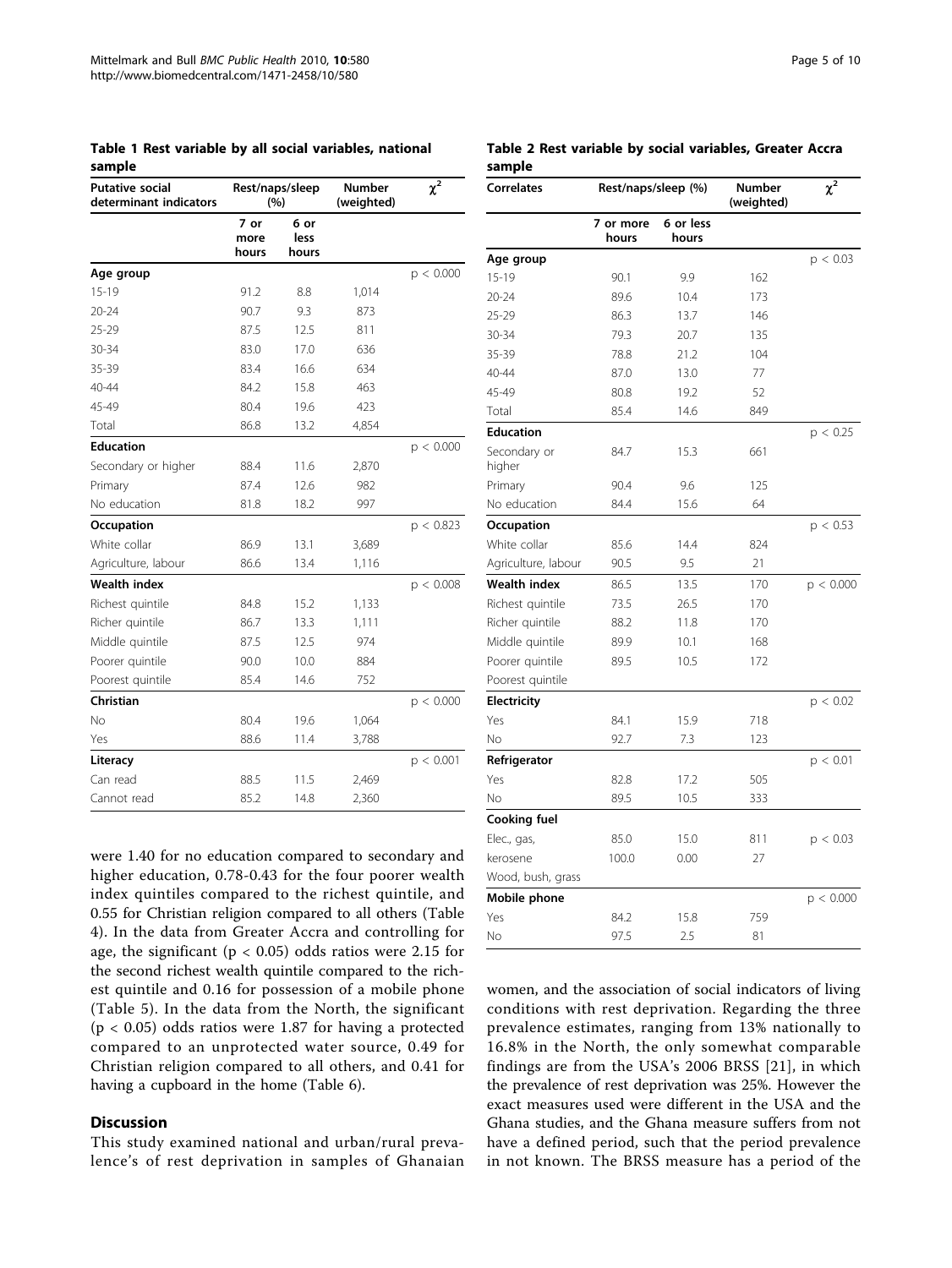<span id="page-5-0"></span>Table 3 Rest variable by all social variables, North sample

| <b>Correlates</b>        | Rest/naps/sleep (%) |                    | Number<br>(weighted) | $\chi^2$  |
|--------------------------|---------------------|--------------------|----------------------|-----------|
|                          | 7 or more<br>hours  | 6 or less<br>hours |                      |           |
| Age group                |                     |                    |                      | p < 0.27  |
| $15 - 19$                | 88.0                | 12.0               | 117                  |           |
| $20 - 24$                | 86.3                | 13.7               | 73                   |           |
| $25 - 29$                | 77.3                | 22.7               | 75                   |           |
| 30-34                    | 78.0                | 22.0               | 59                   |           |
| 35-39                    | 78.9                | 21.1               | 76                   |           |
| 40-44                    | 88.7                | 11.3               | 53                   |           |
| 45-49                    | 83.0                | 17.0               | 53                   |           |
| Total                    | 83.2                | 16.8               | 506                  |           |
| <b>Education</b>         |                     |                    |                      | p < 0.001 |
| Secondary or<br>higher   | 94.7                | 5.3                | 75                   |           |
| Primary                  | 89.9                | 10.2               | 98                   |           |
| No education             | 78.8                | 21.2               | 330                  |           |
| Occupation               |                     |                    |                      | p < 0.02  |
| White Collar             | 88.0                | 12.0               | 208                  |           |
| Agriculture,<br>labour   | 79.8                | 20.2               | 292                  |           |
| <b>Wealth index</b>      |                     |                    |                      | p < 0.39  |
| Richest quintile         | 83.8                | 16.2               | 99                   |           |
| Richer quintile          | 77.6                | 22.4               | 98                   |           |
| Middle quintile          | 87.6                | 12.4               | 105                  |           |
| Poorer quintile          | 81.4                | 18.6               | 97                   |           |
| Poorest quintile         | 84.9                | 15.1               | 106                  |           |
| Drinking water<br>source |                     |                    |                      |           |
| Protected                | 86.5                | 13.5               | 421                  | p < 0.000 |
| Unprotected              | 67.1                | 32.9               | 82                   |           |
| Motorcycle/<br>scooter   |                     |                    |                      |           |
| Yes                      | 73.3                | 26.7               | 75                   | p < 0.02  |
| Νo                       | 84.8                | 15.2               | 428                  |           |
| Christian                |                     |                    |                      |           |
| No                       | 76.4                | 23.6               | 288                  | p < 0.000 |
| Yes                      | 92.1                | 7.9                | 216                  |           |
| Literacy                 |                     |                    |                      |           |
| Can read                 | 94.8                | 5.2                | 96                   | p < 0.001 |
| Cannot read              | 80.6                | 19.4               | 407                  |           |
| <b>Wall clock</b>        |                     |                    |                      |           |
| Yes                      | 73.5                | 26.5               | 98                   | p < 0.004 |
| No                       | 85.6                | 14.4               | 404                  |           |
| Cupboard                 |                     |                    |                      | p < 0.000 |
| Yes                      | 63.2                | 36.8               | 76                   |           |
| No                       | 86.9                | 13.1               | 427                  |           |

# Table 4 Odd Ratios (OR) and 95% Confidence intervals (CI) for reporting rest deprivation amongst Ghanaian women, national sample

| 1<br>0.99<br>$1.41*$<br>$1.88***$ | $0.72 - 1.38$<br>$1.03 - 1 - 92$<br>1.37-2.58 |
|-----------------------------------|-----------------------------------------------|
|                                   |                                               |
|                                   |                                               |
|                                   |                                               |
|                                   |                                               |
|                                   | 1.39-2.62                                     |
|                                   | 1.29-2.58                                     |
| $1.83***$<br>1.64-3.24            |                                               |
| $2.31***$                         |                                               |
|                                   |                                               |
| 1                                 |                                               |
| 1.11                              | $0.84 - 1.45$                                 |
| $1.40*$                           | 1.03-1.89                                     |
|                                   |                                               |
| 1                                 |                                               |
| $0.78*$                           | $0.61 - 1.00$                                 |
| $0.71*$                           | $0.54 - 0.92$                                 |
| $0.52***$                         | $0.39 - 0.80$                                 |
| $0.43*$                           | $0.43 - 0.80$                                 |
|                                   |                                               |
| 1                                 | $0.45 - 0.67$                                 |
| $0.55***$                         |                                               |
|                                   |                                               |
| 1                                 | $0.78 - 1.29$                                 |
| 1.00                              |                                               |
|                                   | 3,625.03                                      |
|                                   | 0.026                                         |
|                                   | $1.91**$                                      |

Note \* Significant at p < 0.05,

\*\*  $p < 0.001$ , ref = reference category

past 14 days. In the Ghana data collection interview, the question immediately prior to the rest question was about physical activity and had a response frame of the last seven days. If this response frame remained salient when the rest question was posed, then the period of the prevalence estimate is one week, half that of the period in the BRSS study. However, this is merely conjecture, and illustrates the need for survey research to be very clear about the reporting period when collecting data on past behaviour/experience. Research is also needed on the validity of self-report measures of rest pattern, and it is a limitation of this study that the validity of the rest measure has not been ascertained.

In the regression analysis with the national data, age was a risk indicator at age category 25-29 (and all the older categories), compared to age category 15-19.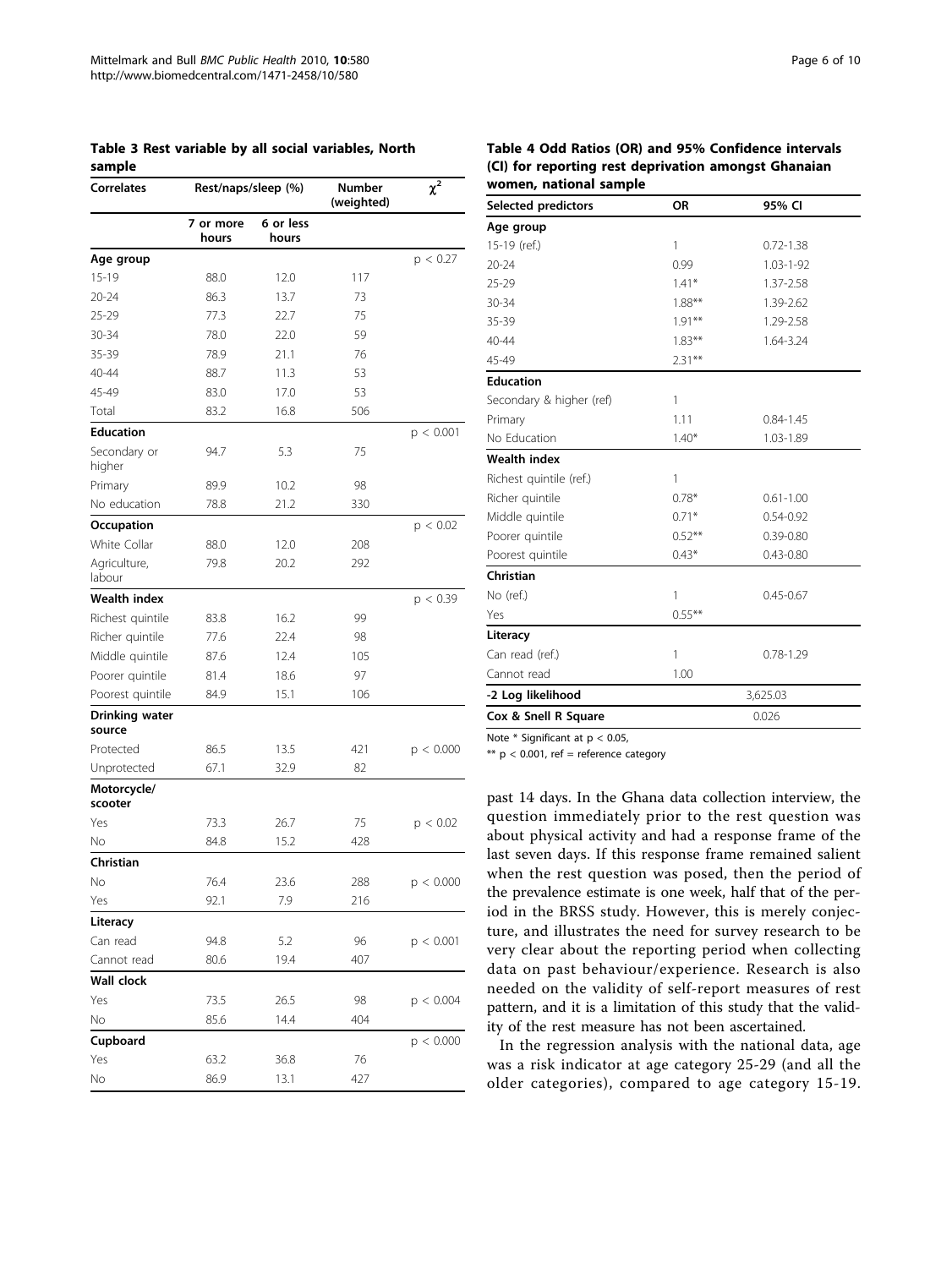| $\sim$ , ior reporting rest deprivation, $\sim$ | neater weera sample |
|-------------------------------------------------|---------------------|
| <b>OR</b>                                       | 95% CI              |
|                                                 |                     |
| 1                                               | $0.47 - 2.04$       |
| 0.98                                            | $0.66 - 2.74$       |
| 1.34                                            | $1.01 - 4.03$       |
| $2.02*$                                         | 1.24-5.12           |
| $2.54*$                                         | $0.49 - 2.74$       |
| 1.16                                            | $0.95 - 5.52$       |
| 2.28                                            |                     |
|                                                 |                     |
| 1                                               |                     |
| $2.15*$                                         | 1.20-3.84           |
| 0.88                                            | $0.45 - 1.72$       |
| 0.88                                            | $0.40 - 1.95$       |
| 1.65                                            | $0.66 - 4.13$       |
|                                                 |                     |
| 1                                               | $0.31 - 1.56$       |
| 0.70                                            |                     |
|                                                 |                     |
| 1                                               | $0.44 - 1.54$       |
| 0.83                                            |                     |
|                                                 |                     |
| $\mathbf{1}$                                    |                     |
| 0.00                                            |                     |
|                                                 |                     |
| 1                                               | $0.04 - 0.72$       |
| $0.16*$                                         |                     |
|                                                 | 643.43              |
|                                                 | 0.06/0.11           |
|                                                 |                     |

<span id="page-6-0"></span>Table 5 Odd Ratios (OR) and 95% Confidence intervals (CI) for reporting rest deprivation, Greater Accra sample

Note  $*$  Significant at  $p < 0.05$ , ref = reference category

In the Greater Accra data, age was a risk indicator at age 30-34 and higher, compared to the age category 15- 19. In the North analysis, age was not a risk indicator. This is not due to differences in the distributions of age; the largest age distribution difference was 5.3 percent for 35-39 years olds. We conclude that for unknown reasons, the rest variable did not vary significantly with age in the North, while it did vary significantly with age in the national sample and in Greater Accra. This is evidence for a position that generalisation from national contexts to regional contexts should only be done when there is an empirical basis to do so.

Similarly, education was significantly associated with the rest variable in national data but not in regional data. Unlike age, there was a large difference in the distribution of education categories by region; the proportion reporting secondary or higher education versus no education was 59% versus 21% in the national sample, 78% versus 8% in Greater Accra and 15% versus 65% in the North. Thus, the two regions exhibit great Table 6 Odd Ratios (OR) and 95% Confidence intervals (CI) for reporting rest deprivation, North sample

| <b>Selected predictors</b>       | OR      | 95% CI        |
|----------------------------------|---------|---------------|
| <b>Education</b>                 |         |               |
| Secondary or higher (ref.)       | 1       | $0.23 - 8.73$ |
| Primary                          | 1.43    | 0.28-13.37    |
| No education                     | 1.95    |               |
| Occupation                       |         |               |
| White collar (ref.)              | 1       | $0.70 - 2.26$ |
| Agriculture, labour              | 1.26    |               |
| <b>Water source</b>              |         |               |
| Protected (ref.)                 | 1       | 1.04-3.38     |
| Unprotected                      | $1.87*$ |               |
| Household has motorcycle/scooter |         |               |
| Yes (ref.)                       | 1       | $0.37 - 1.32$ |
| Nο                               | 0.69    |               |
| Christian                        |         |               |
| No (ref)                         | 1       | $0.26 - 0.92$ |
| Yes                              | $0.49*$ |               |
| Literacy                         |         |               |
| Can read (ref.)                  | 1       | 0.34-10.37    |
| Cannot read                      | 1.86    |               |
| Household has wall clock         |         |               |
| Yes (ref.)                       | 1       | $0.30 - 1.04$ |
| No                               | 0.56    |               |
| Household has cupboard           |         |               |
| Yes (ref.)                       | 1       | $0.22 - 0.77$ |
| No                               | $0.41*$ |               |
| -2 Log likelihood                |         | 391.51        |
| R Square, Cox & Snell/Nagelkerke |         | 0.10/0.18     |

Note  $*$  Significant at  $p < 0.05$ , ref = reference category

heterogeneity on this indicator of living conditions and this in itself is a caution against generalisation of findings from one region to another, or of national findings to regions.

The Wealth Index was significantly related to the rest variable in the national sample, but not in the two regional samples. As for education, there were very large differences in the distribution of the Wealth Index by region. In Greater Accra, using Wealth Index scores generated with the national data, 63.8% were in the richest quintile compared to 6.7 percent in the North. In Greater Accra, 0.3% was in the poorest quintile compared to 54.7% in the North. In Greater Accra, also using national Wealth Index scores, the two richest quintiles accounted for 90.5% of all respondents. In the North, the two poorest quintiles accounted for 72.1% of all respondents. This 'truncation' of the range of wealth is noteworthy, but national wealth scores were not used in this study. Rather, the Wealth Index was recalculated separately for the Greater Accra and the North samples,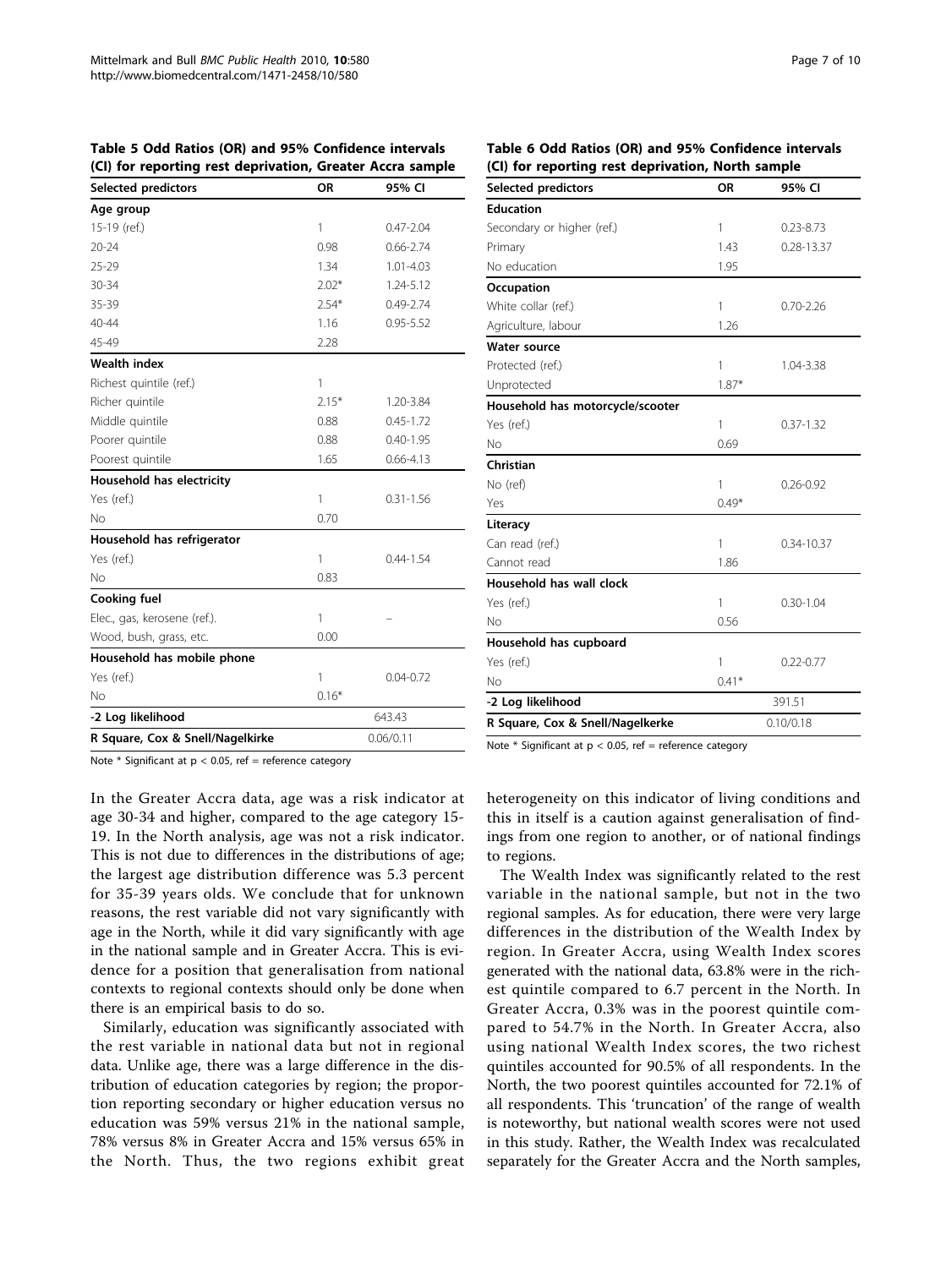such that the quintiles were of approximately equal size in all three analyses, about 20% each. Still, one might argue that the concentrations of relative wealth in Greater Accra and poverty in the North reduce variability to such an extent that wealth is not sufficiently variable to be considered as a living conditions indicator. We agree about this possibility, but entertain also another possibility. There is debate in the literature on the social determinants of health about the significance of absolute versus relative levels of living condition indicators. Some argue that absolute levels are of greatest relevance because absolute poverty under certain levels produces conditions for poor health [\[28](#page-9-0)]. Others argue that relative levels must also be relevant, since the social gradient in health is evident all along the income spectrum [\[29](#page-9-0)]. Illustrating this with the absurd, a man well enough off to own a single engine airplane may be sick with envy because all the neighbours own two engine planes. This is an argument that social position, perhaps alongside wealth, is a determinant of health, and perhaps even more so in very poor societies where education, paid occupation and wealth are relatively scarce. Further, it may be that the social indicators of social position are different in relatively wealthy compared to relatively poor places, such that education, occupation and wealth are most relevant in wealthier places, but not so relevant in poorer places.

This study certainly presents evidence in line with the above reasoning. These exploratory findings suggest that national/international findings from research on the social determinants of health should be generalised to regions only with great caution, if at all. Moving to the heart of the issue, health is variable in poor places as well as wealthy places, and in urban and well as rural areas, as the rest variable data in this paper illustrates. Health in any place is not distributed randomly. Therefore, there exist determinants of health, amongst which there will likely be social determinants. For research on the social determinants of health in very poor regions, a main task is to search for those social determinants, when the classical social determinants are observed to have little explanatory power. Poor regions may be urban or rural, so these issues are equally relevant in both types of places. The result of the above line of reasoning is a call for qualitative, exploratory research in very poor regions in the Global South, to illuminate how living conditions, social position, culture, and health and welfare infrastructure/services affects health.

Moving to other issues, the finding that belonging to a Christian faith (in the national sample and the North sample) is protective against rest deprivation deserves some comment. Belonging to a Christian faith has previously been found to be related to improved health outcomes in Ghana. Women who reported being Christian had higher knowledge of AIDS than women reporting being Moslem or Traditionalist [[30](#page-9-0)]. Also in Ghana, being Christian as opposed to Moslem or Traditionalist was found to predict maternal health service utilization after controlling for the socio-economic variables education and household wealth [[31\]](#page-9-0). The patriarchal culture of Ghana, especially in the North, leaves women with heavy workloads combining livelihood generation and domestic chores with giving birth to and taking care of children, a burden which has been reported to influence several health aspects including sleep [[32,33](#page-9-0)]. Christian culture might moderate the degree of patriarchy in the northern rural areas, thereby to some degree reducing the strain of everyday living for women. In qualitative research by the second author in northern Ghana [[34](#page-9-0)], support for such an effect was observed. Christian culture led to an increased support from husbands to their wives, practically as well as emotionally. The combined effect of religion-related cultural differences might be a reduction of the total life strain for Christian women, leading to increased time for rest. Data on religious affiliations other than the Christian faiths were available, including affiliation with Moslem and traditional faiths. In preliminary analyses, affiliation with either of these was a risk indicator for rest deprivation. This was not pursued as a main point in this paper due the complexity of understanding how cultural indicators such as religious faith are factors in health studies. We wished to avoid the possibility of stigmatisation and chose instead to focus on the protective relationship that Christian faith has with rest deprivation.

The usual measure of wealth is the one used in this study, the Wealth Index. However we also examined possible 'sentinel' possessions, and found that possession of a mobile phone is protective in Greater Accra but not in the North, with the opposite being true for ownership of a cupboard in the North. Individual possessions were included in the analyses in this study in a search for 'sentinel' indicators of social position, that could be used in future survey research if reliably associated with health measures. In this study, neither of these candidate sentinel possessions was reliably associated with rest in multivariate analyses, even if they (and many other candidate sentinel possessions) were significant in bivariate analyses. We conclude that the idea of sentinel wealth indicators may be worth following, but not as a high priority.

Regarding rest deprivation/sufficiency, we know that in Ghana, rest deprivation is highly prevalent, and we may assume that it has significance for health, not from present findings but from the large literature showing that adequate rest and sleep are vital to good health. Further research on rest deprivation is therefore called for; it is to be hoped that the lead of the 2006 BRSS and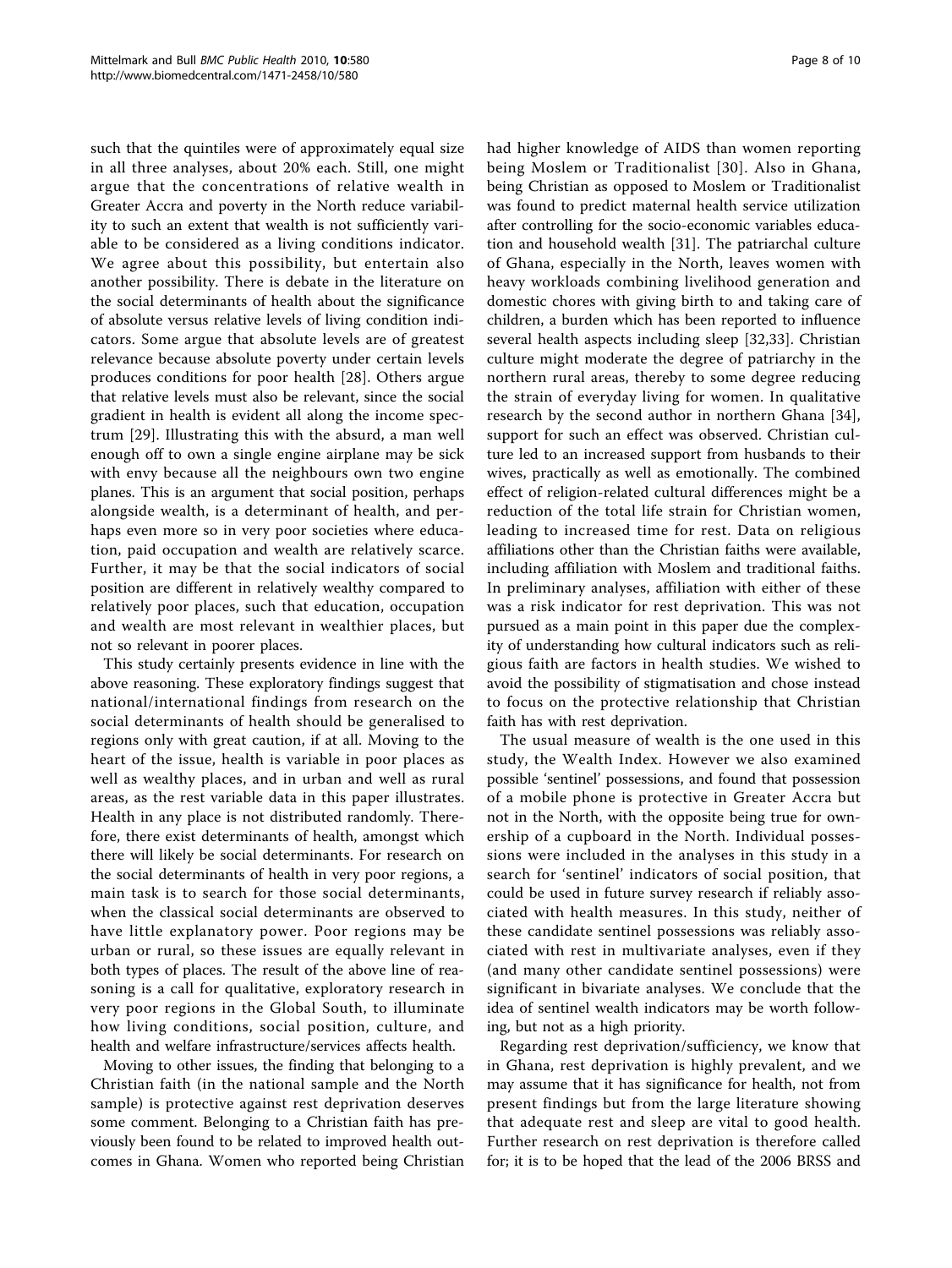<span id="page-8-0"></span>the 2008 GDHS will be followed by others doing health survey research in the Global South. However, consensus is urgently needed on standardised measurement and reporting periods for prevalence estimates. It may be most prudent to use the 2006 BRSS measure, for which substantial US data are available, and whose twoweek period prevalence seems to be a reasonable recall period.

The differing sample sizes are problematic. Power increases with sample size, making it easier to achieve significance in larger than smaller samples, even for effects of similar size. This is well illustrated in the analyses on the predictive power of education on sleep deprivation in the largest and smallest samples (Tables [4](#page-5-0) and [6\)](#page-6-0): an OR of 1.40 reaches significances in the national sample, while an OR of 1.95 fails to reach significance in the North. It is reasonable to conclude that this is due to sample size differences. The results from this study should therefore be interpreted with care, especially for analyses comparing national and regional levels. Comparisons between the two regional samples (Greater Accra versus North), can be done with a higher degree of confidence, as the sample sizes are far more similar. In the bivariate analyses for these two regions, no variables emerged as being significant in both samples. This supports the conclusion that caution should be taken when generalizing from findings in one region to another region within a country.

The study is cross-sectional and all the usual caveats about cross-sectional data apply. More importantly, the rest variable is crude, and many important aspects of rest are unmeasured, not least, quality of rest, and proportions of rest from relaxation, naps and sleep. It is laudatory that the 2008 GDHS included an item on rest, but one could have hoped for a few more items as well. Regarding the failure to find an expected relationship between occupation and rest, this may be due to a too crude dichotomisation of the large number of occupations that were classified as white collar or agriculture and labour. Accordingly, we plan to study the associations of occupation and rest in detail, to determine if there is a more sensible way to classify occupation in studies of rest sufficiency. Regarding education, it is quite likely not sufficient to measure only formal education in places were many people have none, as in Northern Ghana. Education for life skills is informal for many people in the world, passed down from generation to generation within families, from elders to the youth in villages, and from artisans to apprentices in communities everywhere. Further work is needed to develop measures for survey research that are sensitive enough to measure levels of informal education, to measure life skills, and to measure social position with validity and reliability.

#### Conclusions

Education, occupation and wealth are not related to patterns of rest in two regions of Ghana, even if education and wealth are related to rest patterns in national level data. This study did not illuminate social determinants of rest patterns at regional level, while it did observe that findings at the national level do not generalise to the regional level. Caution is advised in generalising from national data to regions as far as rest patterns are concerned. It is open to further investigation to determine if restricted generalisability is an issue in other countries and for other health endpoints.

We conclude with a point of substantial importance; the social indicators that were examined in this study accounted for very little variance in the rest variable, which is clear from the model fit data in Tables [4,](#page-5-0) [5](#page-6-0) and [6.](#page-6-0) As mentioned already, we assume that rest patterns do have social determinants, but none of substantial significance was evident among the social variables available in this study. We are convinced that qualitative research in local contexts is needed in order to illuminate the social determinants of rest pattern, and to provide guidance about better ways to measure such determinants in future survey research.

#### Acknowledgements

The authors acknowledge the financial support of the Department of Health of England (DHE), which funded the research programme The Social Determinants of Health in Very Poor Ruralities, of which this study is a part. We express gratitude to Maggie Davies and Christopher Brookes of the DHE, who participated actively in the discussions that launched this work and without whose support this paper could not have been completed. The authors acknowledge also the International Union for Health Promotion and Education and its Working Group on the Social Determinants of Health, to which this study is a contributor. The authors acknowledge especially the researchers, participants and sponsors of the 2008 Ghana Demographic and Health Survey, including the Ghana Statistical Service of the Ghana Health Service, the Ghana AIDS Commission, ICF Macro (Calverton, Maryland, USA), USAID, INICEF, UNFPA and the Danish International Development Agency.

#### Authors' contributions

TB conceived of the study, MBM did the final statistical analyses and wrote the first draft of this paper. MB and TB did preliminary analyses. MBM and TB interpreted the results and contributed to later drafts. Both authors read and approved the final manuscript.

#### Competing interests

The authors declare that no competing interests exist.

Received: 19 January 2010 Accepted: 28 September 2010 Published: 28 September 2010

#### References

- 1. Hall MH, Muldoon MF, Jennings JR, Buysse DJ, Flory JD, Manuck SB: [Self-](http://www.ncbi.nlm.nih.gov/pubmed/18517034?dopt=Abstract)[Reported Sleep Duration is Associated with the Metabolic Syndrome in](http://www.ncbi.nlm.nih.gov/pubmed/18517034?dopt=Abstract) [Midlife Adults.](http://www.ncbi.nlm.nih.gov/pubmed/18517034?dopt=Abstract) Sleep 2008, 31(5):635-643.
- 2. Meisinger C, Heier M, Löwel H, Schneider A, Döring A: [Sleep Duration and](http://www.ncbi.nlm.nih.gov/pubmed/17910384?dopt=Abstract) [Sleep Complaints and Risk of Myocardial Infarction in Middle-aged Men](http://www.ncbi.nlm.nih.gov/pubmed/17910384?dopt=Abstract) [and Women from the General Population: The MONICA/KORA Augsburg](http://www.ncbi.nlm.nih.gov/pubmed/17910384?dopt=Abstract) [Cohort Study.](http://www.ncbi.nlm.nih.gov/pubmed/17910384?dopt=Abstract) Sleep 2007, 30(9):1121-1127.